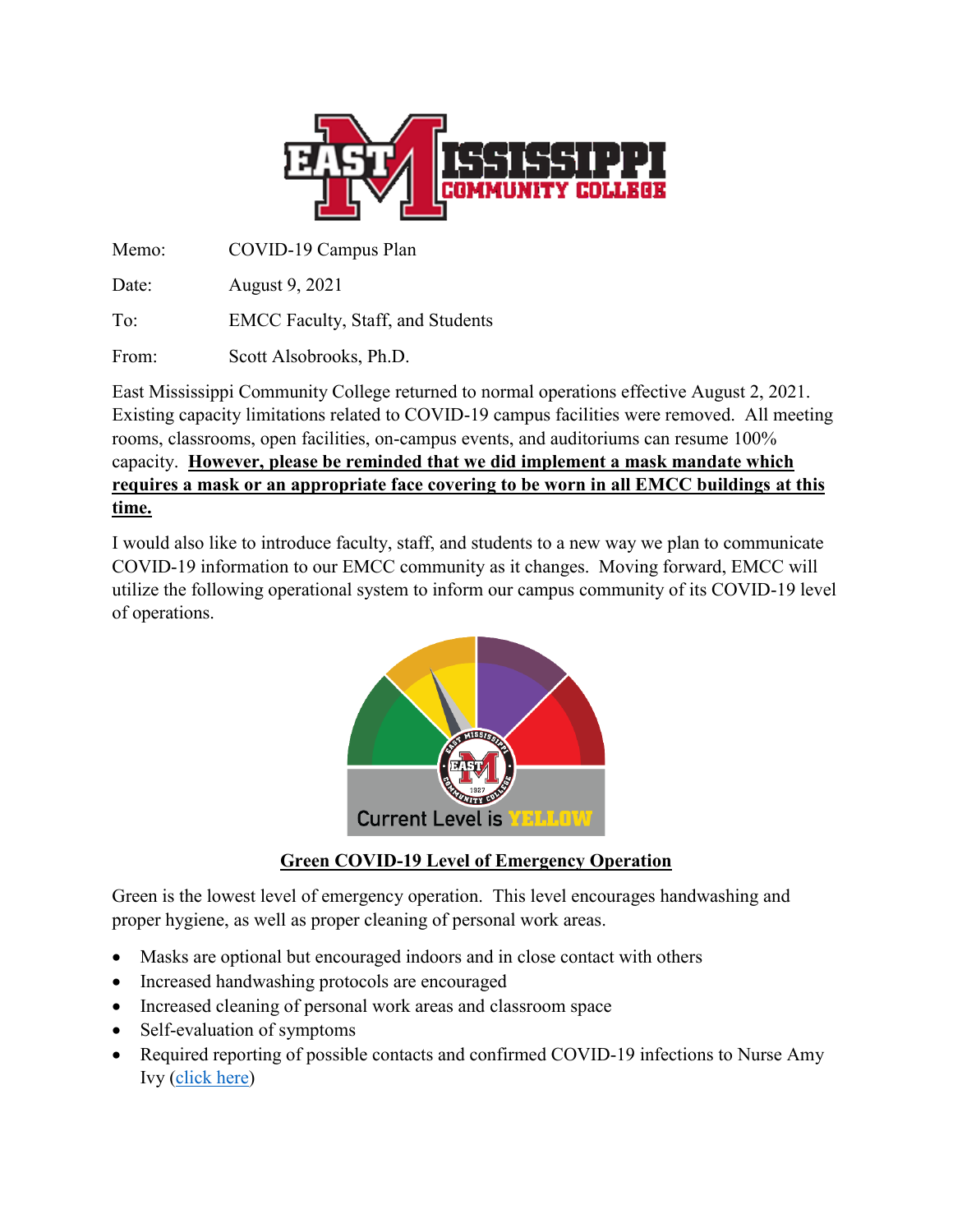# **Yellow COVID-19 Level of Emergency Operation**

Yellow represents an enhanced threat. This level encourages social distancing and masks for close contact moments.

- Recommended social distancing, when possible
- Increased handwashing protocols are recommended
- Masks required indoors at all EMCC facilities
- Remove self-serve options in all dining facilities
- Recommend virtual meetings for all employee activity, when social distancing can't be implemented
- Recommended modified campus events to include enhanced COVID-19 safety protocols
- Enhanced cleaning of all surfaces and facilities is required
- Required reporting of possible contacts and confirmed COVID-19 infections to Nurse Amy Ivy [\(click here\)](https://fs26.formsite.com/EastMS/oxf7wbx0uj/index.html)

# **Purple COVID-19 Level of Emergency Operation**

Purple represents a heightened COVID-19 threat. This level requires social distancing, masks for all indoor facilities, altered classroom and employee working patterns, modified dining areas, and limited access to campus for students, faculty, staff, and visitors.

- Social distancing is required for all indoor and outdoor activities
- Masks required indoors at all EMCC facilities
- Enhanced cleaning of all surfaces and facilities
- On-campus housing visitation is suspended
- Health Screening Stations in operation on all campuses
- Implement the use of health screening
- Modified learning models implemented (virtual or hybrid)
- Modified employee work schedules (virtual or hybrid)
- Limited in-person on-campus events
- All sporting events will operate according to the MACCC guidelines
- To-go option only at all dining facilities
- Limited public access to campus facilities
- Required reporting of possible contacts and confirmed COVID-19 infections to Nurse Amy Ivy [\(click here\)](https://fs26.formsite.com/EastMS/oxf7wbx0uj/index.html)

# **Red COVID-19 Level of Emergency Operation**

Red represents the highest level of COVID-19 threat. Level Red would require all in-person operations to stop.

- All campus access would be stopped until further notice
- All on-campus housing residents would be required to vacate campus housing
- The virtual learning model would be implemented for all courses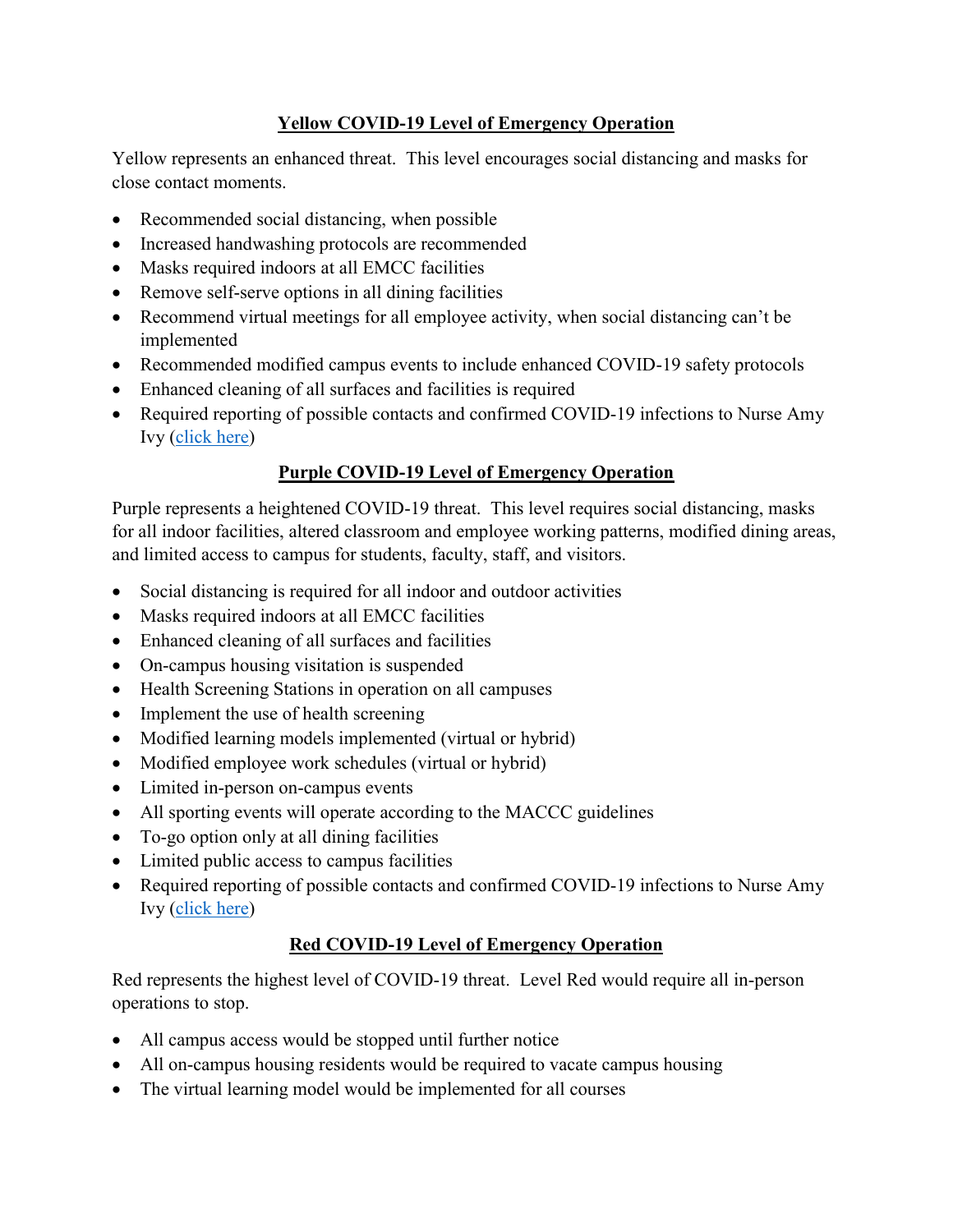- Virtual work from home would be in place for designated employees
- Monitored entrance and exit to campus
- Required reporting of possible contacts and confirmed COVID-19 infections to Nurse Amy Ivy [\(click here\)](https://fs26.formsite.com/EastMS/oxf7wbx0uj/index.html)

In addition to the above operational levels, all local, state, and federal guidelines will be implemented as directed.

The EMCC COVID-19 Campus Plan has been developed to enable EMCC students and employees to return to a college environment that is as normal as possible, while still taking precautions to keep our students, employees, and visitors safe and healthy. We want to ensure that everyone who comes in contact with EMCC understands their roles and responsibilities. With input from a wide array of employees from across the college, medical and health professionals, and guidance from state authorities, we understand that this plan will remain fluid and will be an on-going work in process. As we learn more about COVID-19, and as recommended practices and procedures evolve, the East Mississippi Community College COVID-19 Campus Plan may also change and evolve.

Below are guidelines you should be aware of as we move forward.

- 1. Vaccinations are readily available throughout the state of Mississippi. Accordingly, EMCC encourages students, faculty, and staff to get the COVID-19 vaccination through a healthcare provider of your choice. The MSDH website says: Vaccination offers excellent protection against illness, hospitalization, and death from COVID-19. **All persons aged 12 or older who live or work in Mississippi are eligible for vaccination.** Vaccines are readily available across our communities, and you can find a vaccine by visiting [www.vaccines.gov.](http://www.vaccines.gov/) Local health clinics, physicians, pharmacies, and providers also offer COVID-19 vaccination.
- 2. We encourage EMCC faculty, staff, and students to get vaccinated at a provider of your choice. We will host free vaccination clinics on campus during the fall semester for those who could not do so. Nurse Amy Ivy will be conducting COVID-19 testing. Nurse Ivy will disseminate testing information via email.
- 3. Due to the rapid increase in delta variant cases and outbreaks, combined with the low overall vaccination rates, **EMCC has implemented a mask mandate and a mask should be worn when indoors at any EMCC indoor facility.**
- 4. Maintain proactive personal health practices, including washing hands frequently with soap and water or hand sanitizer, especially after touching often used items or surfaces; refraining from touching your face; sneezing or coughing into a tissue or the inside of your elbow; and disinfecting frequently used items and surfaces as much as possible.
- 5. Guidance for exposure as of July 2021 (CDC) for fully vaccinated and unvaccinated: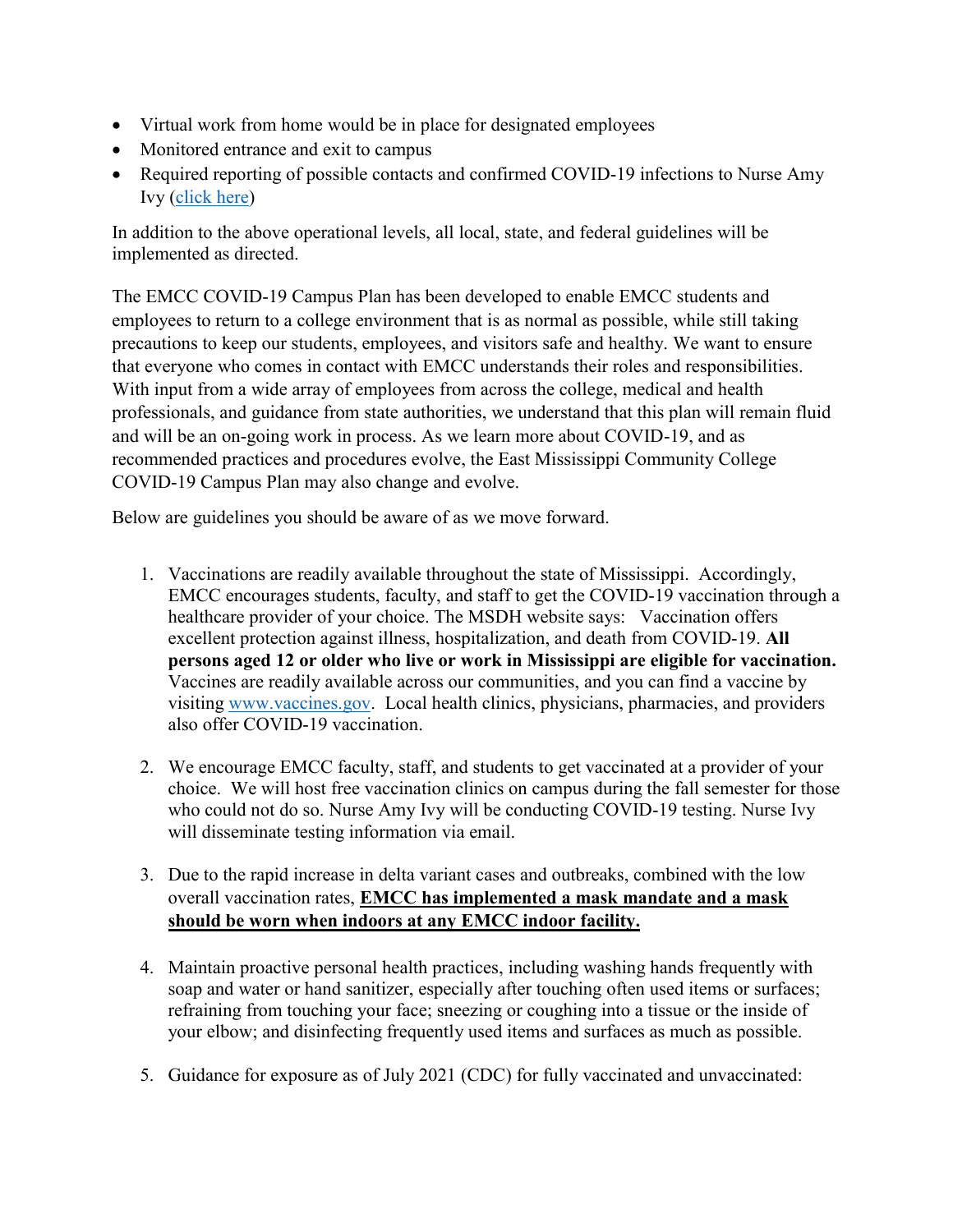If you are fully vaccinated, and it has been 2 or more weeks since your final dose in the vaccine series, and you've been around someone who has COVID-19 [\(close contact\)](https://www.cdc.gov/coronavirus/2019-ncov/php/contact-tracing/contact-tracing-plan/appendix.html#contactc), **you should get tested 3-5 days after your exposure, even if you don't have symptoms and you should wear a mask indoors in public for 14 days following exposure or until their test result is negative.** Employees and students who are otherwise exposed or test positive for COVID-19 are required to quarantine (for exposure) or isolate (for positive tests).

#### **Fully vaccinated people with COVID-19 symptoms**

Although the risk that fully vaccinated people could become infected with COVID-19 is low, any fully vaccinated person who experiences symptoms consistent with COVID-19 should isolate themselves from others, be clinically evaluated for COVID-19, and tested for SARS-CoV-2 if indicated. The symptomatic fully vaccinated person should inform their healthcare provider of their vaccination status at the time of presentation to care.

#### **Fully vaccinated people with no COVID-like symptoms following an exposure to someone with suspected or confirmed COVID-19**

Fully vaccinated people should be tested 3-5 days following a known exposure to someone with suspected or confirmed COVID-19 and wear a mask in public indoor settings for 14 days or until they receive a negative test result. They should isolate if they test positive. Fully vaccinated people who live in a household with someone who is immunosuppressed, at increased risk of severe disease, or unvaccinated (including children <12 years of age) could also consider masking at home for 14 days following a known exposure or until they receive a negative test result. Most fully vaccinated people with no COVID-like symptoms do not need to quarantine or be restricted from work following an exposure to someone with suspected or confirmed COVID-19, if they follow the testing and masking recommendation above.

Fully vaccinated people should monitor for symptoms of COVID-19 for 14 days following an exposure.

#### **Fully vaccinated people with no COVID-19-like symptoms and no known exposure to someone with suspected or confirmed COVID-19**

It is recommended that fully vaccinated people with no COVID-19-like symptoms and no known exposure should be exempted from routine screening testing programs, if feasible.

### **Quarantine and Isolation**

Quarantine if you have been in [close contact](https://www.cdc.gov/coronavirus/2019-ncov/php/contact-tracing/contact-tracing-plan/appendix.html#contact) (within 6 feet of someone for a cumulative total of 15 minutes or more over a 24-hour period) with someone who has COVID-19, unless you have been [fully vaccinated.](https://www.cdc.gov/coronavirus/2019-ncov/vaccines/fully-vaccinated.html) **People who are fully vaccinated do NOT need to quarantine after contact with someone who had COVID-19 unless they have [symptoms.](https://www.cdc.gov/coronavirus/2019-ncov/symptoms-testing/symptoms.html) However, fully vaccinated people should get tested 3-5 days after their exposure, even if they don't have symptoms and wear a mask indoors in public for 14 days following exposure or until their test result is negative.**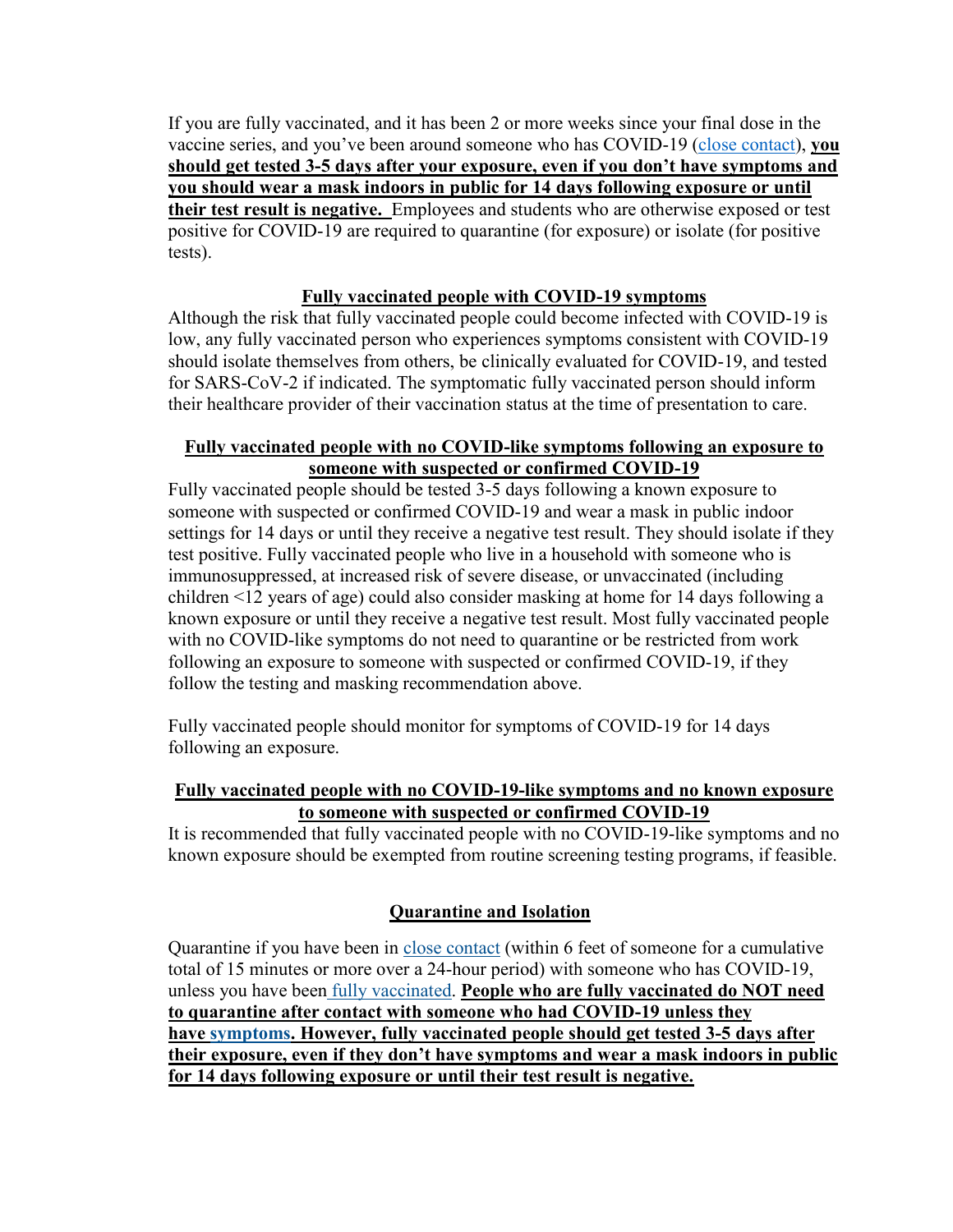### **For Anyone Who Has Been Around a Person with COVID-19**

Anyone who has had close contact with someone with COVID-19 should stay home for 14 days after their last exposure to that person.

However, anyone who has had close contact with someone with COVID-19 and who meets the following criteria does NOT need to stay home.

> • Someone who has been fully vaccinated and shows no symptoms of COVID-19. However, fully vaccinated people should get tested 3-5 days after their exposure, even they don't have symptoms and wear a mask indoors in public for 14 days following exposure or until their test result is negative.

> > Or

- Someone who has COVID-19 illness within the previous 3 months and
- Has recovered and
- Remains without COVID-19 symptoms (for example, cough, shortness of breath)

What counts as [close contact?](https://www.cdc.gov/coronavirus/2019-ncov/php/contact-tracing/contact-tracing-plan/appendix.html#contact)

- You were within 6 feet of someone who has COVID-19 for a total of 15 minutes or more
- You provided care at home to someone who is sick with COVID-19
- You had direct physical contact with the person (hugged or kissed them)
- You shared eating or drinking utensils
- They sneezed, coughed, or somehow got respiratory droplets on you.

Stay home and monitor your health if you have been in close contact

- Stay home for 14 days after your last contact with a person who has COVID-19.
- Watch for fever (100.4◦F), cough, shortness of breath, or [other symptoms](https://www.cdc.gov/coronavirus/2019-ncov/symptoms-testing/symptoms.html) of COVID-19
- If possible, stay away from others, especially people who are at [higher risk](https://www.cdc.gov/coronavirus/2019-ncov/need-extra-precautions/people-at-higher-risk.html) for getting very sick from COVID-19

After quarantine

- Watch for symptoms until 14 days after exposure.
- If you have symptoms, immediately self-isolate and contact your local public health authority or healthcare provider.

You may be able to shorten your quarantine

- Your local public health authorities make the final decisions about how long quarantine should last, based on local conditions and needs. Follow the recommendations of your local public health department if you need to quarantine.
- Options they will consider include stopping quarantine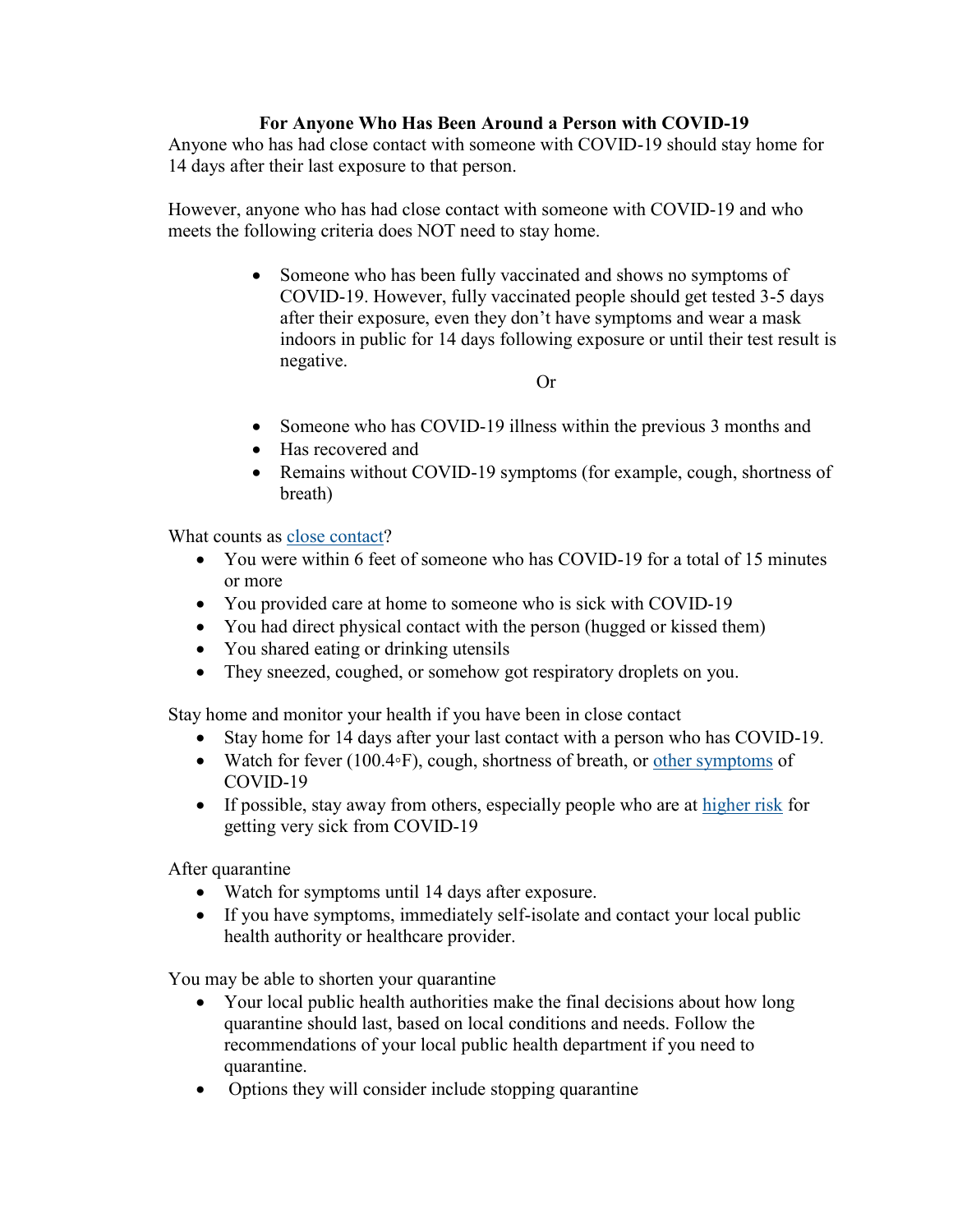After day 10 without testing After day 7 after receiving a negative test result (test must occur on day 5 or later)

For those who have tested positive, you must follow these guidelines.

### **Isolation**

Isolation is used to separate people infected with COVID-19 from those who are not infected.

People who are in isolation should stay home until it's safe for them to be around others. At home, anyone sick or infected should separate from others, stay in a specific "sick room" or area, and use a separate bathroom (if available).

For those who **tested positive with symptoms,** you can be with others after

- At least 10 days since symptoms first appeared and
- At least 24 hours with no fever without fever-reducing medication and
- Other symptoms of COVID-19 are improving.

\*Loss of taste and smell may persist for weeks or months after recovery and need not delay the end of isolation

For those who **tested positive without symptoms,** you can be with others after

- 10 days have passed since the date you had your positive test
- If you develop symptoms after testing positive, follow the guidance above for "I think or know I had COVID, and I had symptoms."
- 6. Unless traveling to an area with travel restrictions, all COVID-19 traveling restrictions may return to normal. Individuals should be aware of conditions that exist at their destination as well as their mode of transportation. **If more than one person is traveling in an EMCC vehicle, a mask should be worn**.
- 7. EMCC will continue to have temperature stations, sanitization stations, masks, and other resources available to help mitigate the spread of COVID-19. Those who want or need a mask and additional supplies may contact your respective dean of student's office.
- 8. Students are expected to attend all classes, labs, and clinical as prescribed. Students are solely responsible for keeping up with their attendance. Because of the uncertainties of the COVID-19 pandemic and other unknowns, students should stay up-to-date with their attendance and assignments. If you can't attend class, communicate with your instructors as soon as possible. If circumstances require an absence, then students should note that all absences are either excused or unexcused.
	- Excused absences are those incurred when students miss class due to:

a. personal illness;